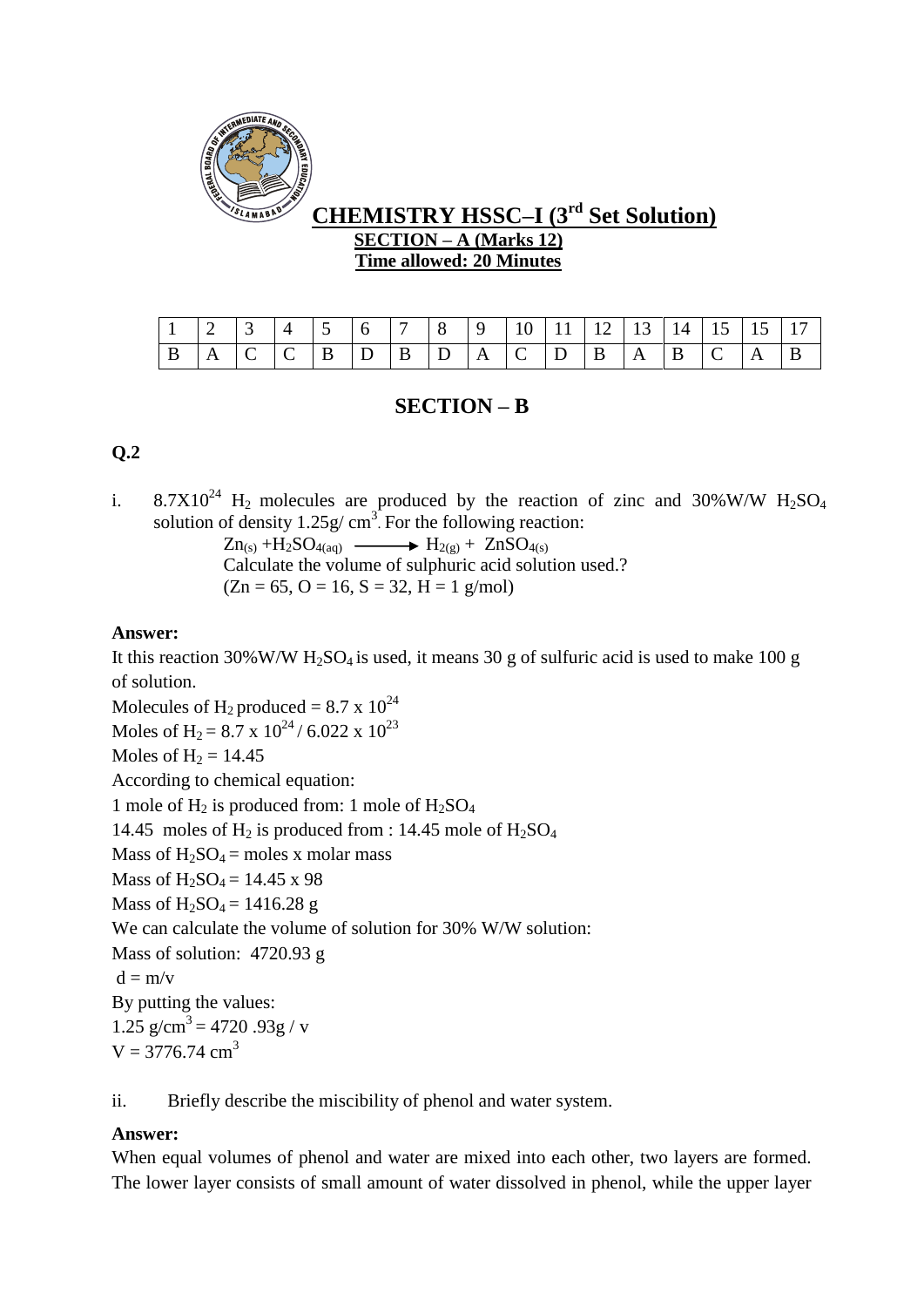consists of small amount of phenol dissolved in water. It is observed that, upper layer is 5% solution of phenol in water and lower layer is 30% water in phenol at 25  $^{\circ}$ C.

So, we conclude that phenol and water are partially miscible liquids in each other. Water is a polar molecule and phenol has –OH group, which is hydrophilic and non-polar benzene ring, which is hydrophobic. The –OH group can interact with water by hydrogen bonding and dissolve but benzene does not. Because of this reason, the phenol water system is a partially miscible solution.

iii. Describe briefly Zeeman and Stark effect on Bohr atomic model.

## **Answer:**

Zeeman effect is the splitting of the line of a spectrum when the source of the spectrum is exposed to a magnetic field. Whereas, Stark effect is the splitting of spectral lines observed when the radiating atoms, ions, or molecules are subjected to a strong electric field. The electric analogue of the Zeeman effect (i.e., the magnetic splitting of spectral lines). For example, according to Azimuthal quantum number of value of  $l=0$  there is no effect of magnetic as well as electric field. If l= 1. Then it splits up into three spectral lines i.e.  $+1$ , 0, -1.

iv. List the quantum numbers value of 5p.

## **Answer:**

The principal quantum number  $n = 5$ , The azimuthal quantum number  $l = 1$ The magnetic quantum number  $m = +1, 0, -1$ The spin quantum number  $+1/2$  and  $-1/2$ 

v. Interpret the change in the bond energy in the following.

| <b>Bonds</b>                         | $-$             | È<br>- 1<br>ີ | - -              | $\sim$          |
|--------------------------------------|-----------------|---------------|------------------|-----------------|
| Vmol<br>Energy<br>- 14<br>IYAN<br>–. | $\Omega$<br>FOJ | ر سه ب        | <b>__</b><br>- 1 | $7\Lambda$<br>- |

## **Answer**:

The bond energy goes on decreasing from C-F to C-I. The bond energy of C-F bond is highest in the list. The reason is that the highest electronegativity and small size of F. The bond energy of C-Cl is lesser than C-F. The reason is that the low electronegativity and large size of Cl. Similarly, the bond energy is lowest in case of C-I. The reason is that the lowest electronegativity and largest size of I. Hence, in moving from C-F to C-I, electronegativity difference decreases and bond length increases, which will decrease the bond energy.

vi. Demonstrate the values of bond pair, lone pair and total electron pair in  $\text{AsH}_3$  by VSEPR theory, and draw its structure.

## **Answer**:

As has 5 valence electrons. This is AB<sub>3</sub>E type structure according to VSEPR. Total electron pairs  $=$  4.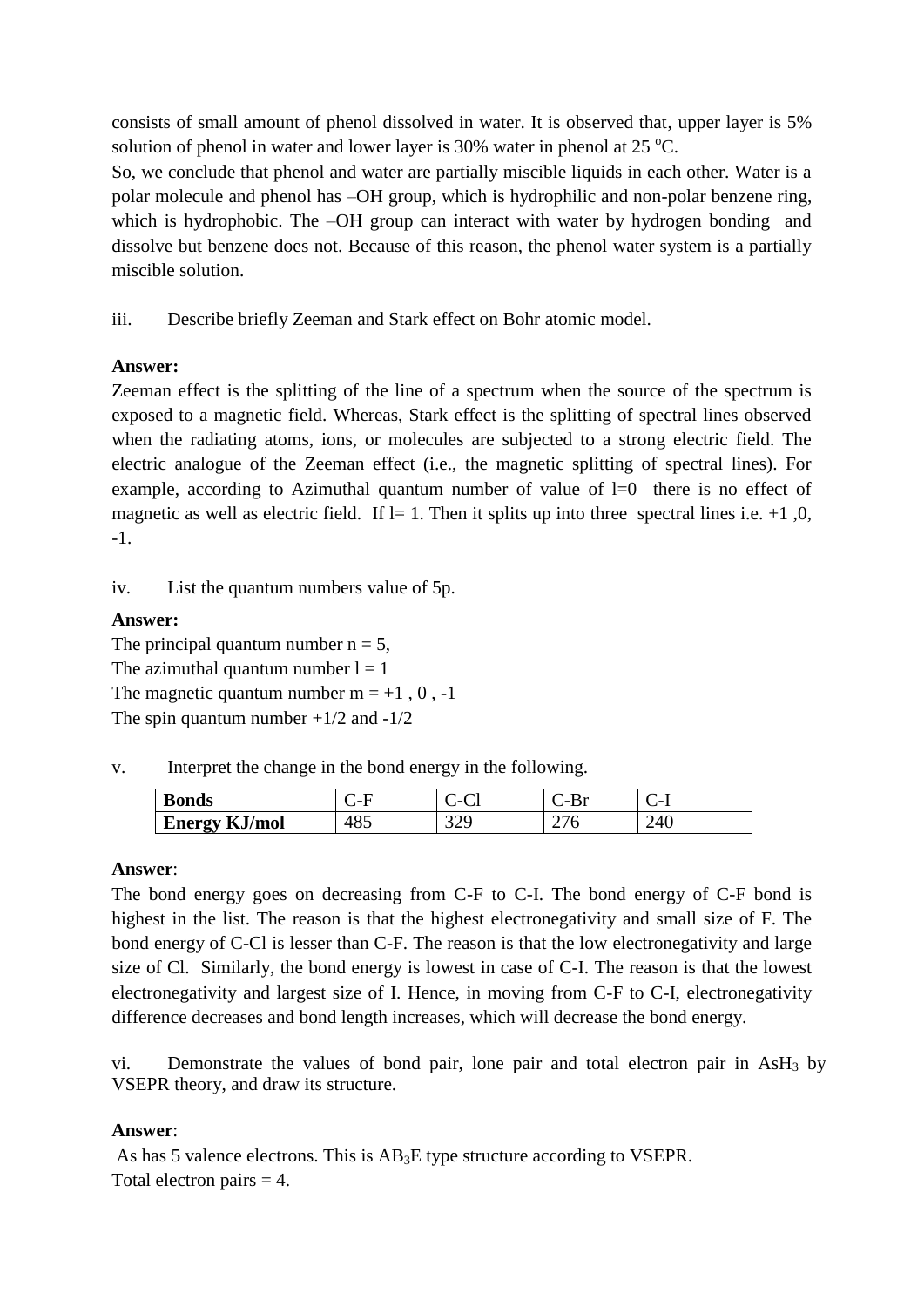Bond pairs  $= 3$ Lone pair  $= 1$ Structure of AsH<sub>3</sub> according to VSEPR is trigonal pyramidal:



Lone pair bond pair repulsion is greater than bond pair, bond pair repulsion. Hence bond angle will be  $107.5^{\circ}$ . This is  $AB_3E$  type structure according to VSEPR.

vii. Show by derivation the unit of density in the expression  $d = \frac{P}{RT}$  when R= 0.0821atm  $dm<sup>3</sup> mol<sup>-1</sup>k<sup>-1</sup>$ .

### **Answer:**

Units of density: Putting the units of all parameters:  $d = atm. g.mol^{-1} / atm dm^3 mol^{-1} K^{-1} K$  $d = g / dm<sup>3</sup>$ So the units of the density according to given equation is:  $g / dm<sup>3</sup>$ 

viii. Deviation from ideal behavior is shown in following graph at  $25^{\circ}$ C. Sketch the deviation from ideal behavior at 5°C.



### **Answer:**

Deviation from ideal behavior at  $5^{\circ}$ C:

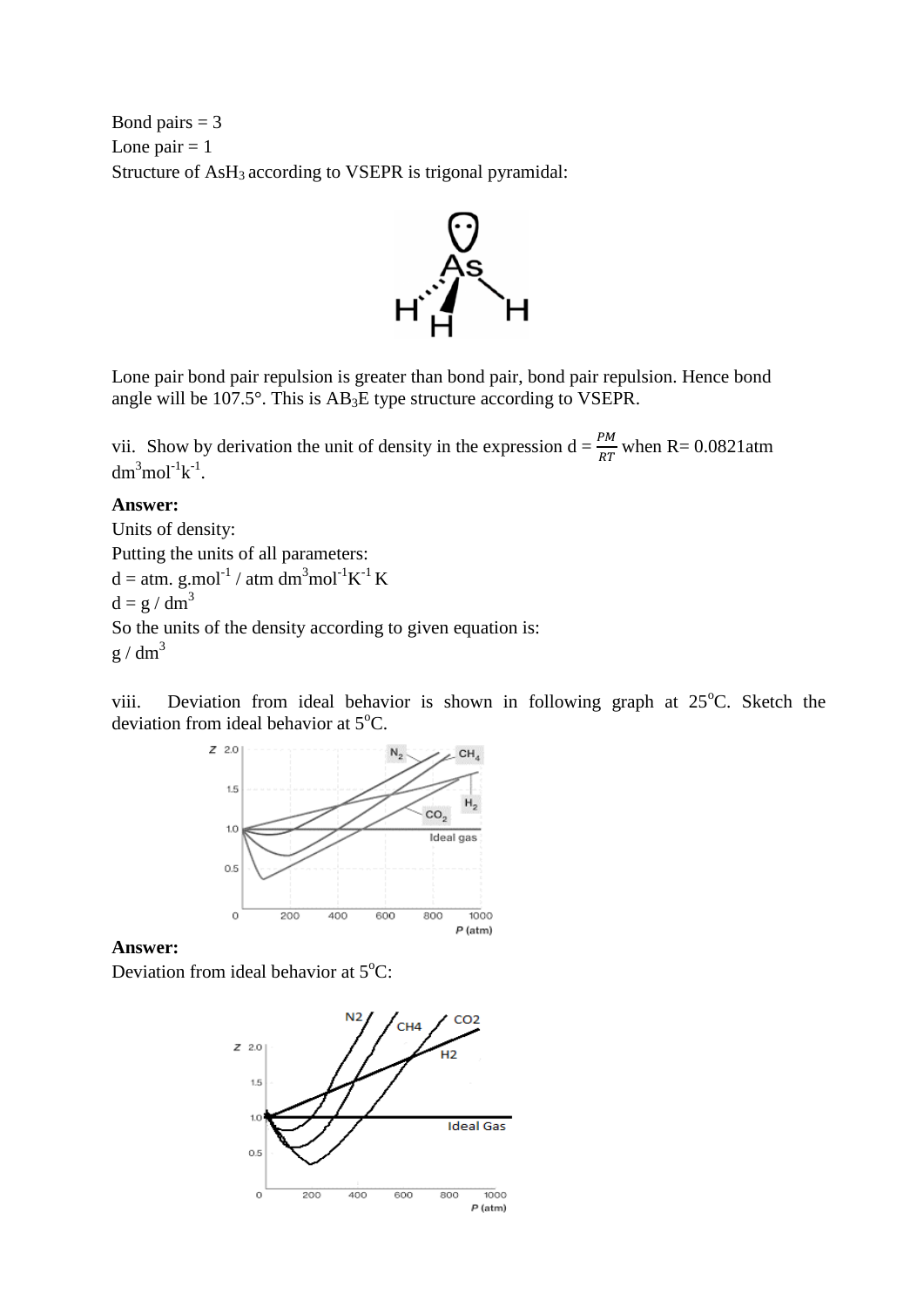ix. A gas collected over water at  $10^{0}$ C and 873 torr. If gas occupies 90cm<sup>3</sup>, calculate the volume of dry gas at STP when aqueous tension is 9.2torr.

## **Answer:**

**Data:**  $V_1 = 90$  cm<sup>3</sup> From Dalton's law Pg=Pt- PH<sub>2</sub>O  $P_1 = 873$  torr – 9.2 torr = 863.8 torr  $T_1 = 283 \text{ K}$  $P_2 = 760$  torr  $V_2 = ?$  $T_2 = 273 K$ According to the general gas equation  $V_{\mathcal{I}}$  $\overline{T}$  $=$ V.  $\overline{T}$  $V_2 = \frac{V_2}{V_1}$  $\overline{T}$  $V_2 = \frac{9}{5}$  $\overline{\mathbf{c}}$  $V_2 = 98.7$  cm<sup>3</sup>

x. Describe the surface tension of the given solvents in term of intermolecular forces.

| Solvent              | <b>Surface Tension</b> |
|----------------------|------------------------|
| Water $(H2O)$        | $7.275 \times 10^2$    |
| Hexane $(C_6H_{14})$ | $1.84 \times 10^{2}$   |

## **Answer:**

Surface tension of the water is higher as compare to the surface tension of hexane. Water is a polar substance while hexane is a non-polar substance. Water molecules possess hydrogen bonding but in case of hexane, it possesses London dispersion force, it contains more number of carbon atoms i.e. 6, which enhance the LDF. As, LDF is weaker than hydrogen bonding, because of this reason, the surface tension of the water is higher as compared to hexane.

xi. Ice floats at the surface of the water. Tabulate its three advantages.

#### **Answer:**

| Because of this phenomenon, the temperature of water in depth will be maintained. |
|-----------------------------------------------------------------------------------|
| The life under water can survive because of normal temperature.                   |
| Ice on the surface will not allow more heat to dissipate from the water below the |
| surface.                                                                          |

xii.  $CH_3COOH + HCl \longrightarrow CH_3COOH_2^+ + Cl$ 

What is conjugate acid and conjugate base pair, identify conjugate acid and conjugate base.

**Answer:** In the Bronsted–Lowry definition of acids and bases, a conjugate acid–base pair consists of two substances that differ only by the presence of a proton  $(H<sup>+</sup>)$ . A conjugate acid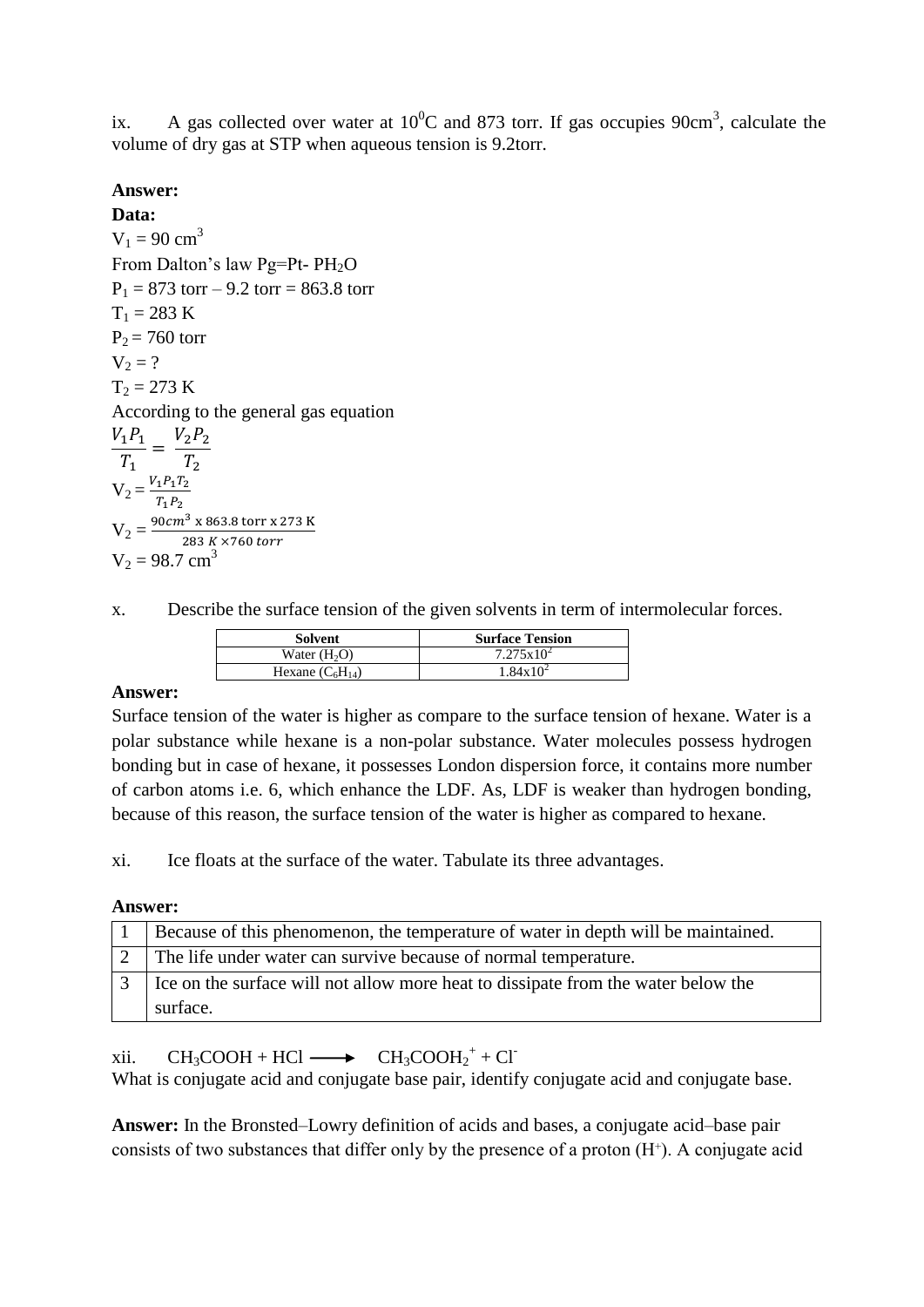is formed when a proton is added to a base, and a conjugate base is formed when a proton is removed from an acid.

Identification: Conjugate acid =  $CH_3COOH_2^+$ Conjugate base: Cl<sup>-</sup>

xiii. Calculate pH of  $1x10^{-3}$  M Fe(OH)<sub>3</sub>.

## **Answer:**

Fe(OH)<sub>3</sub> is a base so first of all we will calculate the OH.  $Fe(OH)<sub>3</sub> \rightleftharpoons$  $Fe<sup>+3</sup> + 3 OH<sup>-</sup>$ Upon ionization 3 OH-ions are produced. So, concentration will become  $3 \times 10^{-3}$  **M**  $pOH = - log [OH^{-}]$  $pOH = - \log 3x10^{-3}$  $pOH = 2.52$ As we know that:  $pH + pOH = 14$ So  $pH = 14 - 2.52$  $pH = 11.48$ 

xiv. Briefly explain buffer action with the help of CH3COOH and CH3COONa.

## **Answer:**

A mixture of a weak acid and its salt with a strong base serves as an acidic buffer.  $CH_3COOH(aq) + H_2O(l) \implies$  $(aq) + H_3O^+(aq)$  $CH<sub>3</sub>COOH$  is a weak acid, while  $CH<sub>3</sub>COO<sup>-</sup>$  is a strong conjugate base So, if NaOH is added to the system the following reaction occurs:  $CH_3COOH(aq) + NaOH(aq)$  $(aq) + H_2O(l) + Na^+(aq)$ The reaction shows that some acetic acid reacts with the OH– from the base and converts it to water. Therefore, the pH will not change as drastically as it would have without the buffer. Sodium acetate ionizes completely providing the acetate ion,  $CH<sub>3</sub>COO<sup>-</sup>$ . If HCl is added:

 $CH<sub>3</sub>COO<sup>-</sup> + HCl$  $\rightleftharpoons$  CH<sub>3</sub>COOH

When HCl is added in the solution  $H^+$  will react with acetate ion which results in the formation of acetic acid, thus maintaining the pH of the solution.

xv. Discuss briefly the colligative property of  $C_{12}H_{22}O_{11}$  and  $CO(NH_2)_{21}$ .

## **Answer:**

Sucrose and urea both are non volatile and non electrolyte solutes. When  $342$  g  $C_{12}H_{22}O_{11}$  or 60 g  $CO(NH<sub>2</sub>)<sub>2</sub>$  are dissolved in one kg water (a volatile solvent), there will be following observations in the solution:

- 1. Elevation of boiling point  $100.52^{\circ}$ C
- 2. Depression of freezing point  $-1.86 \degree C$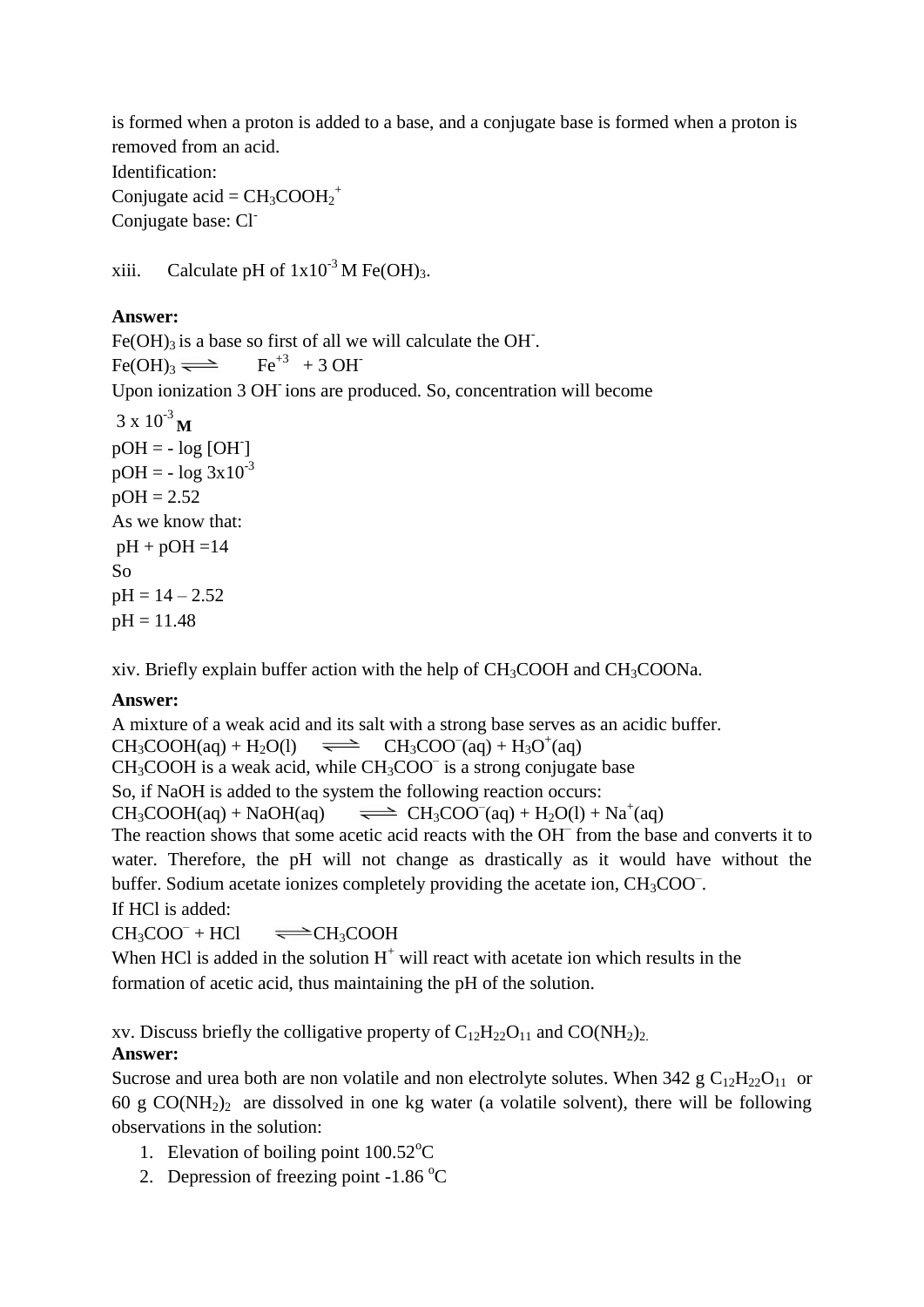Hence colligative properties shown by sucrose and urea do not depend upon mass but depend on number of moles and molecules when they are dissolved in a volatile solvent.

xvi. Prove first law of thermodynamics and show that  $\Delta E = q_v$ .

## **Answer:**

## **First law of thermodynamics:**

"This law is also called the law of conservation of energy. This law is stated as, "energy of the universe is constant".

OR

"Energy can neither be created nor destroyed but can change from one form to another." Mathematically.

 $\Delta E = q + W$ 

 $\Delta E = q + W$ 

Where  $\Delta E$  = Internal energy changes q =Heat and W= work

Since W=- P ΔV

## **At constant volume:**

If the volume of gas does not change, no work is done,  $(\Delta V = 0)$ . By applying the first law of thermodynamics.

$$
\Delta E = q_v - P \Delta V
$$
  
\n
$$
\Delta E = q_v - 0 \quad (\Delta V = 0)
$$
  
\n
$$
\Delta E = q_v
$$

So the increase of heat at constant volume  $(q_v)$  increases only the internal energy ( $\Delta E$ ) of the system and work done is zero.

xvii. Differentiate between exothermic and endothermic reactions with thermochemical equations.

## **Answer:**

| Exothermic                                                          | Endothermic                                      |
|---------------------------------------------------------------------|--------------------------------------------------|
| Chemical reactions that release energy                              | Chemical reactions that absorb energy are called |
| are called exothermic. In exothermic                                | endothermic reactions. In endothermic reactions, |
| reactions, more energy is released when                             | more energy is absorbed when the bonds in the    |
| the bonds are formed in the products                                | reactants are broken than is released when new   |
| than is used to break the bonds in the                              | bonds are formed in the products.                |
| reactants.                                                          | Thermochemical equations:                        |
| Thermochemical equations:                                           | $N_2(g) + O_2(g)$ - 2 NO(g)                      |
| $2 \text{ NO}_2(g) \longrightarrow N_2\text{O}_4(g)$                | $AH = +181$ kJ                                   |
| $\Delta H = -57.6$ kJ                                               | $N_2(g) + O_2(g)$ - 2 NO(g)                      |
| $PCl_3(g) + Cl_2(g) \longrightarrow PCl_5(g)$ $\Delta H = -92.5$ kJ | $AH = +181$ kJ                                   |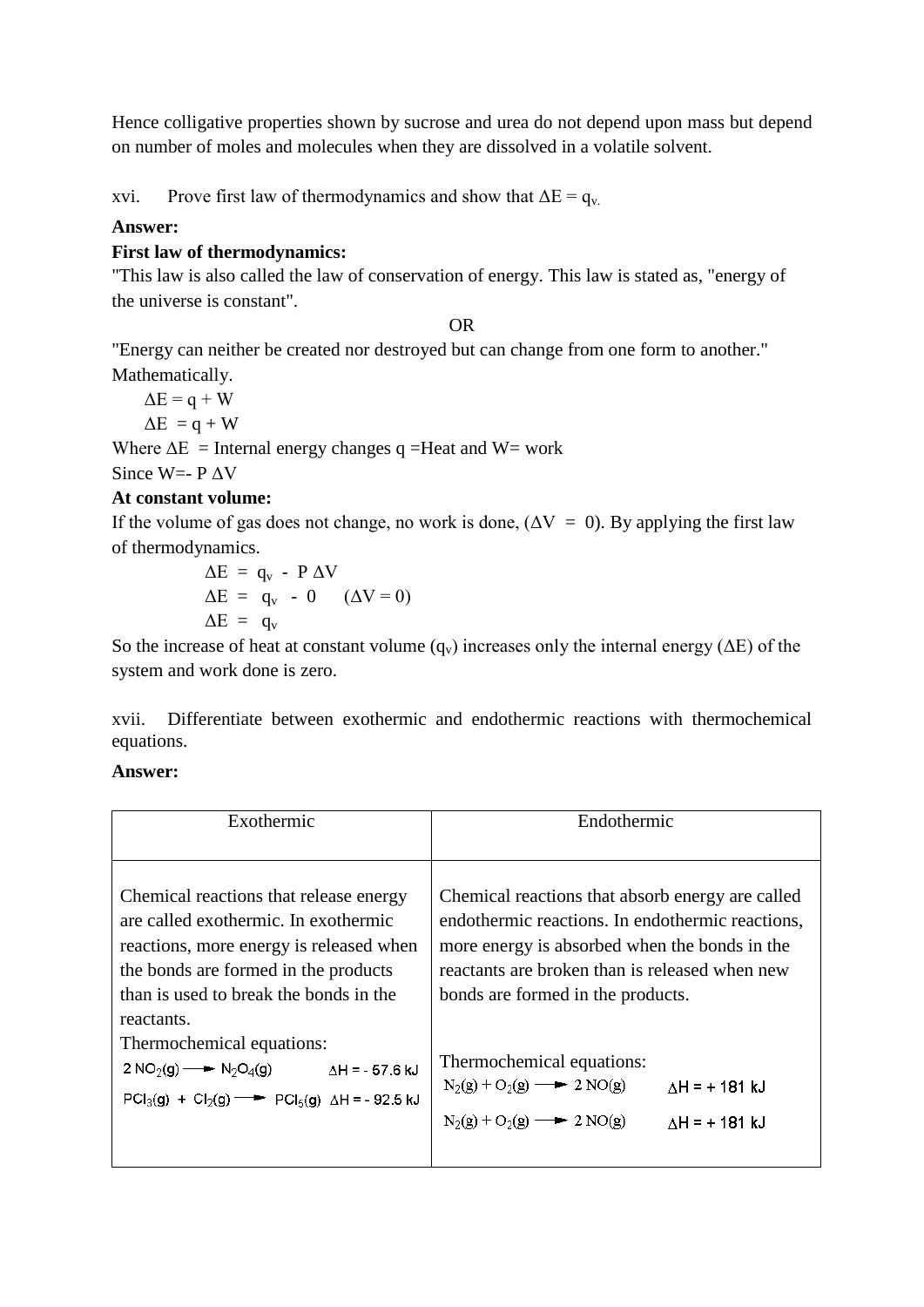xviii. Briefly describe cleavage planes and habit of crystal.

### **Answer:**

### **Cleavage plane:**

A cleavage plane is the fracture of a crystal or metal by crack propagation across a crystallographic plane or cleavage plane, or the tendency to cleave or split along definite crystallographic planes.

## **Habit of crystal:**

Crystal habit is the characteristic external shape of an individual crystal or groups of crystals. A single crystal's habit is a description of its general shape and its crystallographic forms, and how well developed each are.

xix. Complete the reaction on the bases of reduction potentials of  $Pb^{+2}/Pb = -0.36v$  and  $Fe^{+2}/Fe = -0.44v$  $PbSO_4 + Fe \longrightarrow$ 

### **Answer:**

Iron is ranked higher in activity series as compared to lead so it can displace lead.

 $E_{cell} = E_{cathode} - E_{anode}$  $= -0.36(-0.44)$  $=+0.08v$ Feasible reaction is  $PbSO_4 + Fe \longrightarrow$  FeSO<sub>4</sub> + Pb

xx. Calculate the energy of  $\frac{1}{3}$ Li<sup>+2</sup> for Balmer series when electron jumps from n=5.

#### **Answer:**

In Balmer series electron jumps from  $n_2 = 5$  to  $n_1 = 2$ . So, we will use following formula:

$$
\Delta E = \frac{mZ^2e^4}{8\epsilon_0^2h^2} \left(\frac{1}{n_{1}^2} - \frac{1}{n_{2}^2}\right)
$$
  
\nZ = 3 for Li<sup>+2</sup>.  
\n
$$
n_1 = 2
$$
  
\n
$$
n_2 = 5
$$
  
\n
$$
\Delta E = 2.18 \times 10^{-18} \times (3)^2 (1/2^2 - 1/5^2)
$$
  
\n
$$
\Delta E = 2.18 \times 10^{-18} \times (1/4 - 1/25)
$$
  
\n
$$
\Delta E = 4.57 \times 10^{-19} \text{ J}
$$

## **SECTION – C**

| Q.3 | $CH_{4(g)} + 4Cl_{2(g)} \implies CCl_{4(l)} + 4HCl_{(g)}$ |      |
|-----|-----------------------------------------------------------|------|
|     | Derive Kc expression at equilibrium of given reaction.    | (06) |

#### **Answer:**

Kc expression:

$$
CH_{4(g)} + 4Cl_{2(g)} \implies CCl_{4(l)} + 4HCl_{(g)}
$$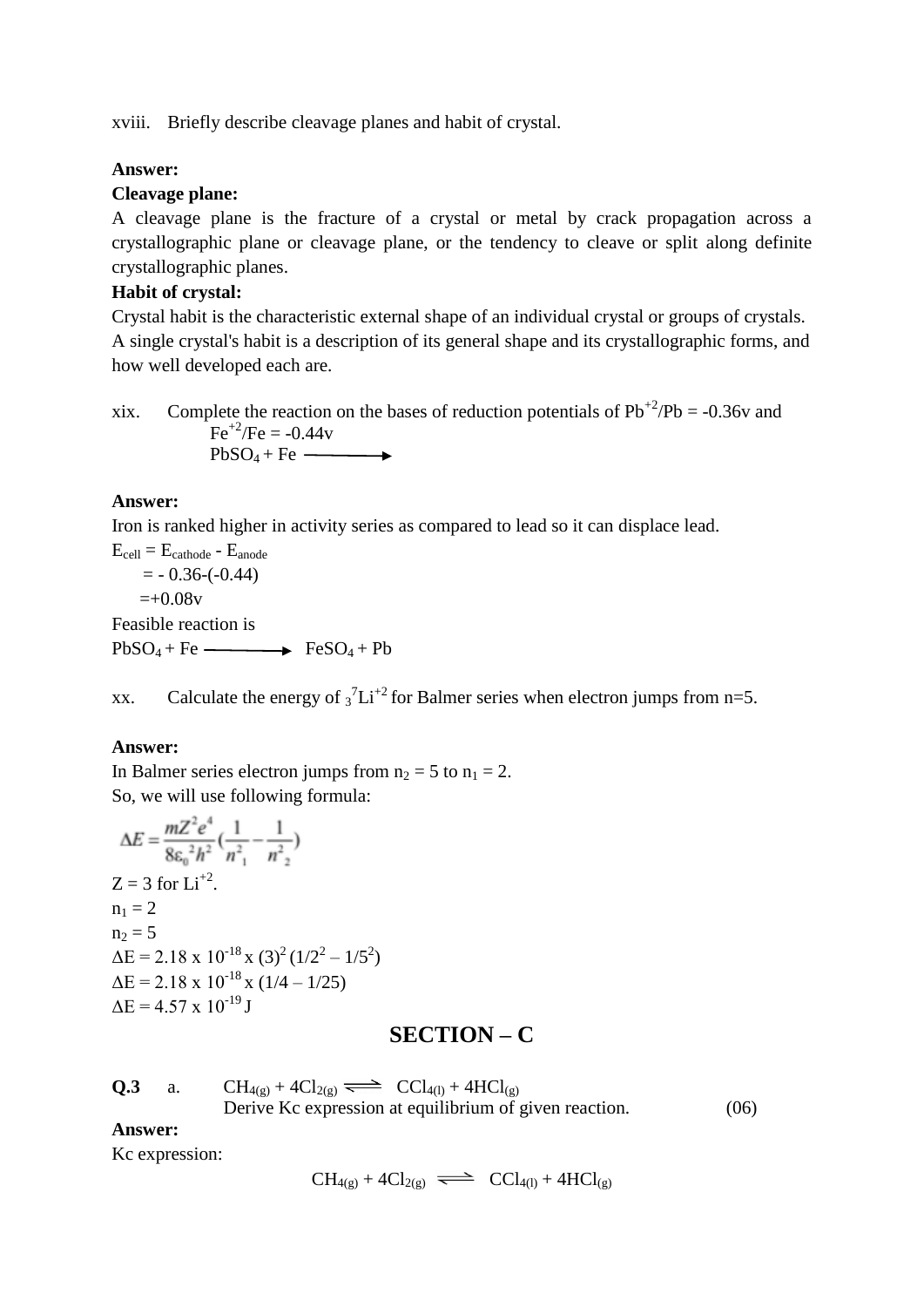Initial conc.  $a/v$  b/v 0 Eq. Conc.  $a-x/v$  b-4x/v  $4x/v$  $Kc = [HCl]<sup>4</sup> / [CH<sub>4</sub>] [Cl<sub>2</sub>]<sup>4</sup>$  $Kc = (4x)^{4/2} v^4 / (a-x)/v (b-4x)^{4}/v^4$  $Kc = 256(x)^4$  v / (a-x) (b-4x)<sup>4</sup>

b. Describe that increase in collision energy by increasing the temperature can improve the collision frequency.  $(3+2+2)$ 

## **Answer:**

According to Arrhenius equation:

$$
k = A \cdot e^{-\frac{Ea}{RT}}
$$

 $k^-$ - rate constant  $\mathcal{A}$ - Arrhenius constant  $Ea$  - activation energy  $\begin{tabular}{ccc} $R$ & - gas constant \\ $T$ & - temperature \\ \end{tabular}$ 

According to above equation, A is frequency constant which explains the effect of change in temperature on collision frequency.

We know that a chemical system can be made up of atoms. These particles are moving around in random motion. The collision theory explains why reactions occur between these atoms, ions, and molecules. It also explains how it is possible to speed up or slow down reactions that are occurring.

The rate of reaction can be discussed in terms of three factors: collision frequency, the collision energy, and the geometric orientation. Collision frequency is the number of collisions per second. The collision frequency increases with the increase in temperature of the reaction.

When the temperature is increased, the average velocity of the particles is increased. The average kinetic energy of these particles is also increased. The result is that the particles will collide more frequently, because the particles move around faster and will encounter more reactant particles. Rate is increased just because the particles are, colliding more frequently. The major effect of increasing the temperature is that more of the particles that collide will have the amount of energy needed to have an effective collision. In other words, more particles will have the necessary activation energy.

With an increase in temperature, there is an increase in energy that can be converted into activation energy in a collision.

Hence there is an increase in the number of effective collisions, which will increase the reaction rate

**Q.4** a. Under what conditions synthesis of ammonia will give maximum yield by Haber's process.  $(2+2+2)$ 

#### **Answer:**

If we look at the reaction of Ammonia;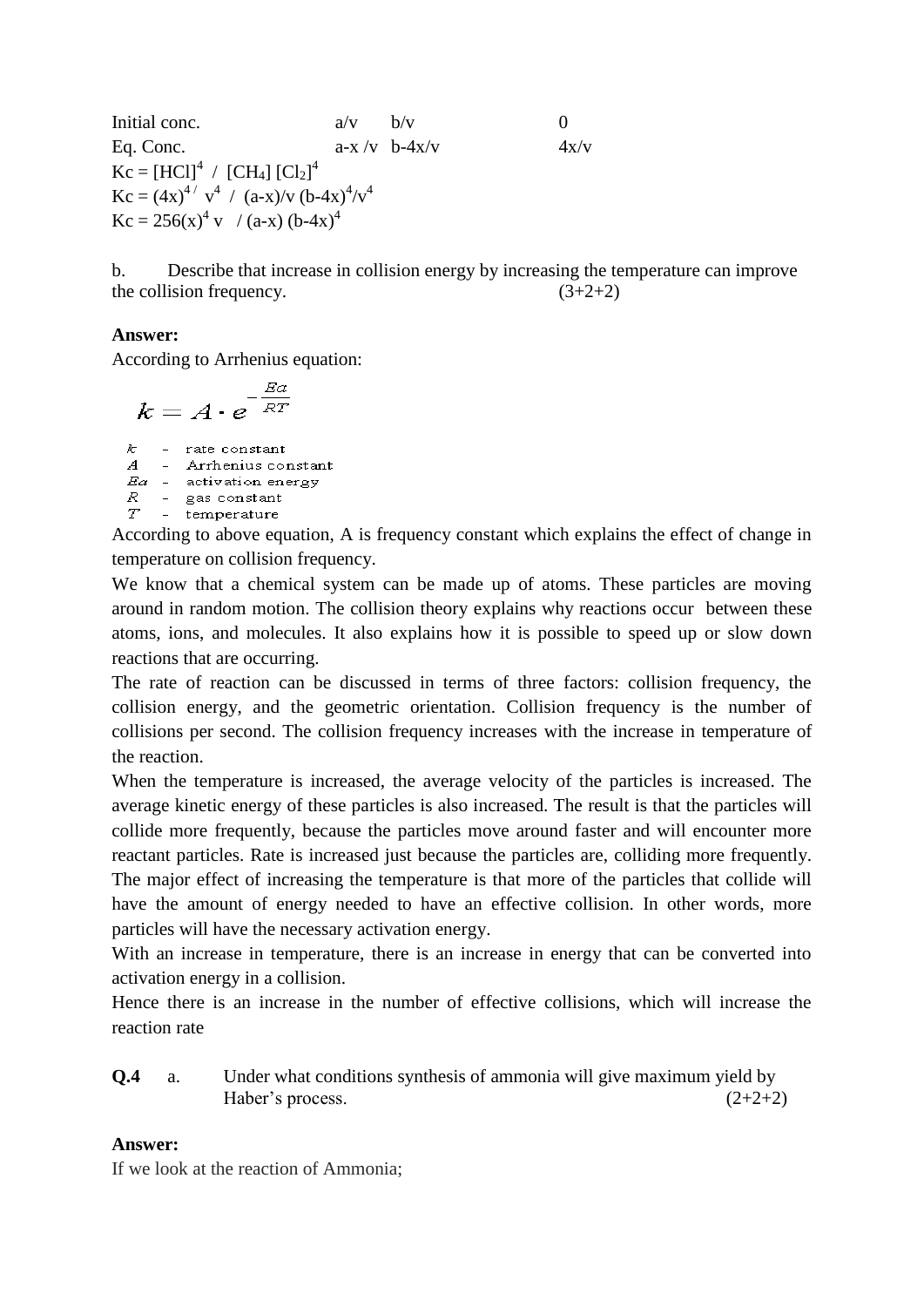$N_2(g) + 3H_2(g)$   $\implies$   $2NH_3(g) + energy$ 

It is an exothermic reaction where volume or number of moles are decreasing, so according to Le Chatelier's principle; the favorable conditions for ammonia production are:

- 1. High Pressure 200 atm (As number of moles are decreasing)
- 2. Low Temperature  $400^{\circ}$ C(As the reaction is exothermic)
- 3. Removal of Product
- 4. Addition of reactants
- 1) **By increasing pressure:** the yield can be maximized. Moles of product are less so by increasing pressure equilibrium will shift forward to increase the production of ammonia. 200 atm pressure is feasible.
- 2) **At low temperature:** The rate of a reaction increases as the temperature increases, so to increase the temperature until reactants cross the potential barrier.400  $^{\circ}$ C is the temperature at which maximum yield is obtained. This is the optimum temperature.
- 3) **Removal of ammonia**: By removing the product, the equilibrium will shift forward and more product will be formed.
- 4) **Addition of reactants:** will also favour the formation of product. Increasing the concentration of reactants will shift the equilibrium forward making the conditions more favourable for the formation of more ammonia.

b. Describe dissolution of KCl and 
$$
C_6H_{12}O_6
$$
 in water. (4+3)

### **Answer:**

Dissolution of KCl:

When KCl is put in water, it immediately splits in to  $K^+$  and Cl  $\overline{\phantom{a}}$ .

$$
KCl \implies K^+ + Cl^-
$$

Water, H<sub>2</sub>O, is a polar molecule, and has partial positive  $\pm$  and negative charges  $\delta$ . The hydrogens on water are partially positive, and the oxygen on water is partially negative.

Since opposite charges attract each other.So the oxygen of the water molecules are attracted to the  $K^+$ , and the hydrogens are attracted to the Cl. The water actually surrounds the  $K^+$  and Cl<sup>-</sup> so that the opposite charges are allowed to be close together to form hydrate and process is called hydration (solvation). That is why KCl is dissolved in water.



#### **Dissolution of C6H12O<sup>6</sup>**

 $C_6H_{12}O_6$  is polar with OH group and water is also polar. Water, H<sub>2</sub>O has partial positive  ${}^+\delta$ and negative charges  $\delta$ . The hydrogens on water are partially positive  $\delta$ , and the oxygen on water is partially negative δ .Since opposite charges attract each other. So the oxygen of the water molecules are attracted to hydrogen of glucose to form hydrogen bonding. That is why glucose dissolve in water.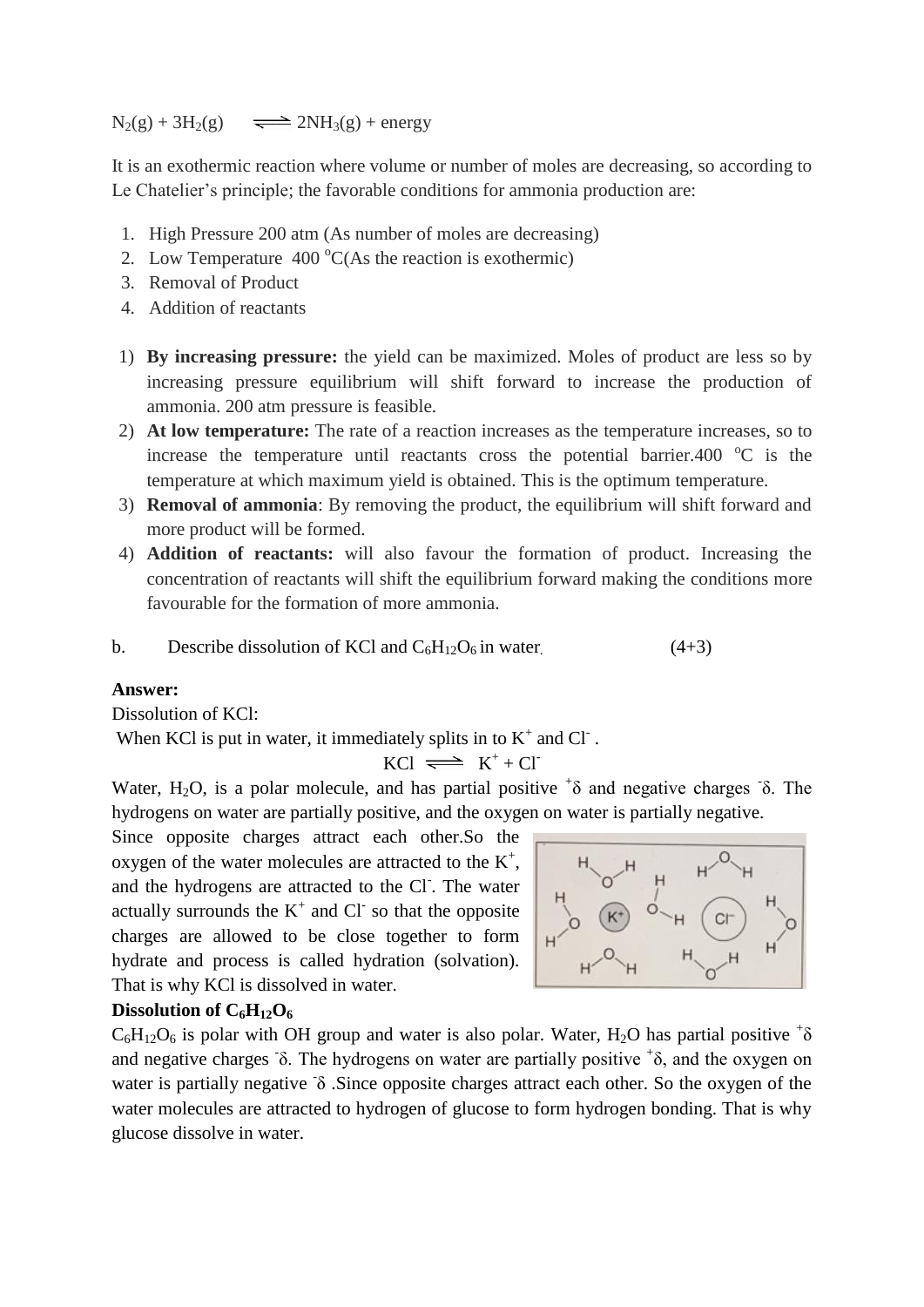

Doted line show hydrogen bonding in between gulocose and water.

**Q.5** a. Demonstrate the reactions that occur in lead storage battery when it is recharged.

### **Answer:**

The following half-cell reactions take place inside the cell during recharging: At the Cathode:  $Pb^{+2} + 2e^- \rightarrow Pb$ 

At the Anode:  $Pb^{+2} + 2H_2O$  $\rightarrow$  PbO<sub>2</sub> + 4H<sup>+-</sup> + 2e<sup>-</sup> Overall:  $2Pb^{2} + 2H_2O \rightarrow Pb + PbO_2 + 4H^+$ 

During the charging process, the reactions at each electrode are reversed; the anode becomes the cathode and the cathode becomes the anode.

b. Sulphuric acid can be prepared by contact process using following reactions when one ton (1000kg) sulphur is used then how much  $SO_3$  will be produced and how much oxygen is  $used?$  (3+4)

$$
S + O2 \longrightarrow SO2 2SO2 + O2 \longrightarrow SO3 (S=32, O=16)
$$

#### **Answer:**

#### **Data:**

Mass of  $S = 1000kg = 1000000g$ First we calculate the moles of S. Moles of  $S = 1000000 / 32$  $Moles = 31250$ Reaction equation:  $2S + 3O<sub>2</sub>$  2SO<sub>3</sub> **Amount of SO<sup>3</sup> produced:** According to equation: 2 moles of S is producing : 2 moles of  $SO<sub>3</sub>$ 1 moles of S is producing :  $2/2$  moles of  $SO_3$ 31250 moles of S is producing :  $2/2 \times 31250$  moles of  $SO_3$ Mass of  $SO_3$  = moles of  $SO_3$  x molar mass of  $SO_3$ Mass of  $SO_3 = 31250 \times 80$ Mass of  $SO_3 = 2500000$  g = 2500 kg **Amount of O<sup>2</sup> used:** According to the equation: 2 moles of S reacting with : 3 moles of  $O_2$